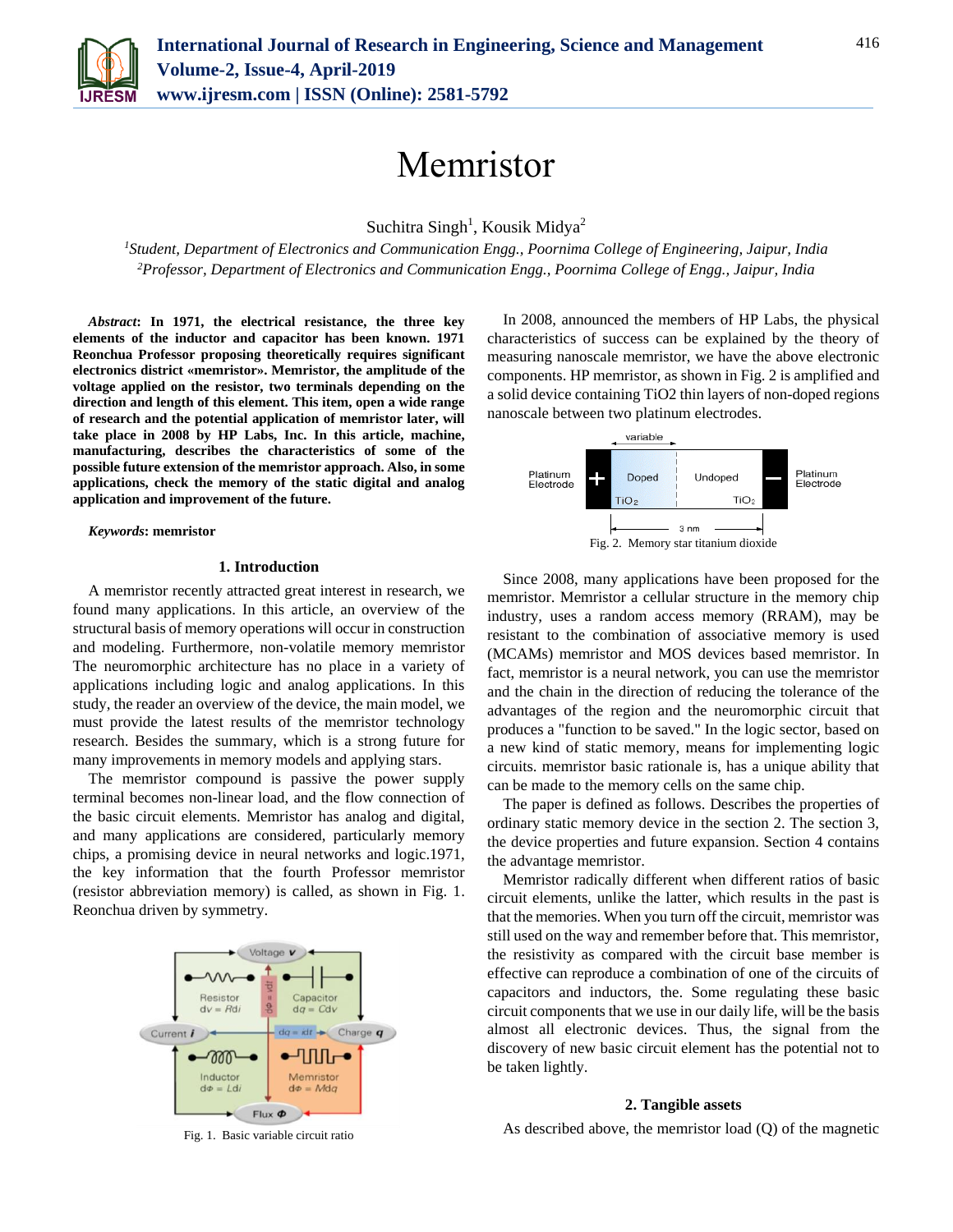

flux (F). memory Star provides the relationship between Q-z reference Phi & QE is not constant, non-linear.

Memristor said resistor memory control M (Q) «equal load.

$$
(Q) \; dfdq \tag{1}
$$

Similarly, has memductance memristor, the flow is controlled, W (phi) is equal to ".

$$
(F) = dqdf
$$
 (2)

From  $(1)$  and  $(2)$  can be derived.

$$
V = (Q).i
$$
 (3)

$$
= I(z).v \tag{4}
$$

voltage characteristics  $(IV)$  – Current, the current four major components - shows the difference in voltage characteristics. As shown in the figure, has a hysteresis characteristic memristor (IV). Memristor is to consider not receiving the combination of three other key components of the base components, it should be noted that the features memristor IV used. Fig. 1 shows the theoretical approach to different categories memristive device, such as a non-linear dynamic system such.

This new circuit element or the same unit of measurement (ohms) share several resistors and sharing capabilities. However, the resistance is the custom resistor permanently connected, the power of memories, based on the history of voltage to the material resistance of memory, or applied to different impedance situations, switching program can. This behavior, which may occur between the current flowing through the memristor, to understand the basic voltage ratios with respect memristor graphics.

Normal resistance or current and voltage, the linear relationship between the linear voltage, a graph comparing no current results. However, similar to the memristor graph is a bit more complicated. This shows the voltage behavior with the power of memory.



Fig. 3. A memory resistor voltage hysteresis curve effect

Normal resistance or current and voltage, the linear relationship between the linear voltage, a graph comparing no current results. However, similar to the memristor graph is a bit more complicated. This shows the voltage behavior with the power of memory.

The main portion opposite the line O is the expected behavior memristor resistance appears close to those observed in the magnetic material, and the hysteresis curve. As described above, the linear portion of the two detected straight lines, which are formed on the inner side of the curve. These two curves as two different resistance states can also be interpreted as the rest of the curve as a transition zone between these two members.

## **3. Possible application**

#### *A. Nanometer Nature*

The main purpose of creating electronic chip in the chip calculated control limits physical movement and silicon. For decades, improvements in chip performance took place more transistors to turn on the circuit remains substantially. However, higher density, increased disease problems and drawbacks, and the fundamental physics of the effect of the device. As an alternative to increasing the number of transistor circuits, a number of hybrid transistor circuit may be provided is reduced, it can be added by adding the function of memristor. Moreover, memristor technology, it is possible for a higher energy density circuit. The memristor effect is why William depend only on the motion at the atomic scale that seemed nanoscale devices, He has not seen before. The information can be written and energy-- memristor nanosecond state resistance be‖ issue as something Picojoule. And what is written in the write buffer if stuck again power.

## *B. Exchange flash*

important potential use of memristor is, the characteristics of writing rewritten at high speed, digital camera or USB stick, is a powerful replacement for Thet types of flash memory for applications that require it. Stable memristiev memory flash memory is the movement of people, before causing a disconnect device, you can write about a thousand times. And you can improve the strength of the memristor.

#### *C. DRAMs exchange for C.*

than conventional computers D-RAM used has the ability to retain information when open. If the power supply to the DRAM-based computer is restored, the process is slow, it is necessary to make the energy needed to "start" data stored on the magnetic disk, the work in the system will not be restored. Whenever needs computer basics, that your logic, then deactivate the device to be able to keep the restart was connected. Memristor is because it is possible to save the trend, however, memristor-driven computer may not have restarted. - You are, but you can open all text files and spreadsheets, reduce.

#### *D. Type brain System*

For the characteristics of the brain, such as memristor technology human model, associated with the computer system